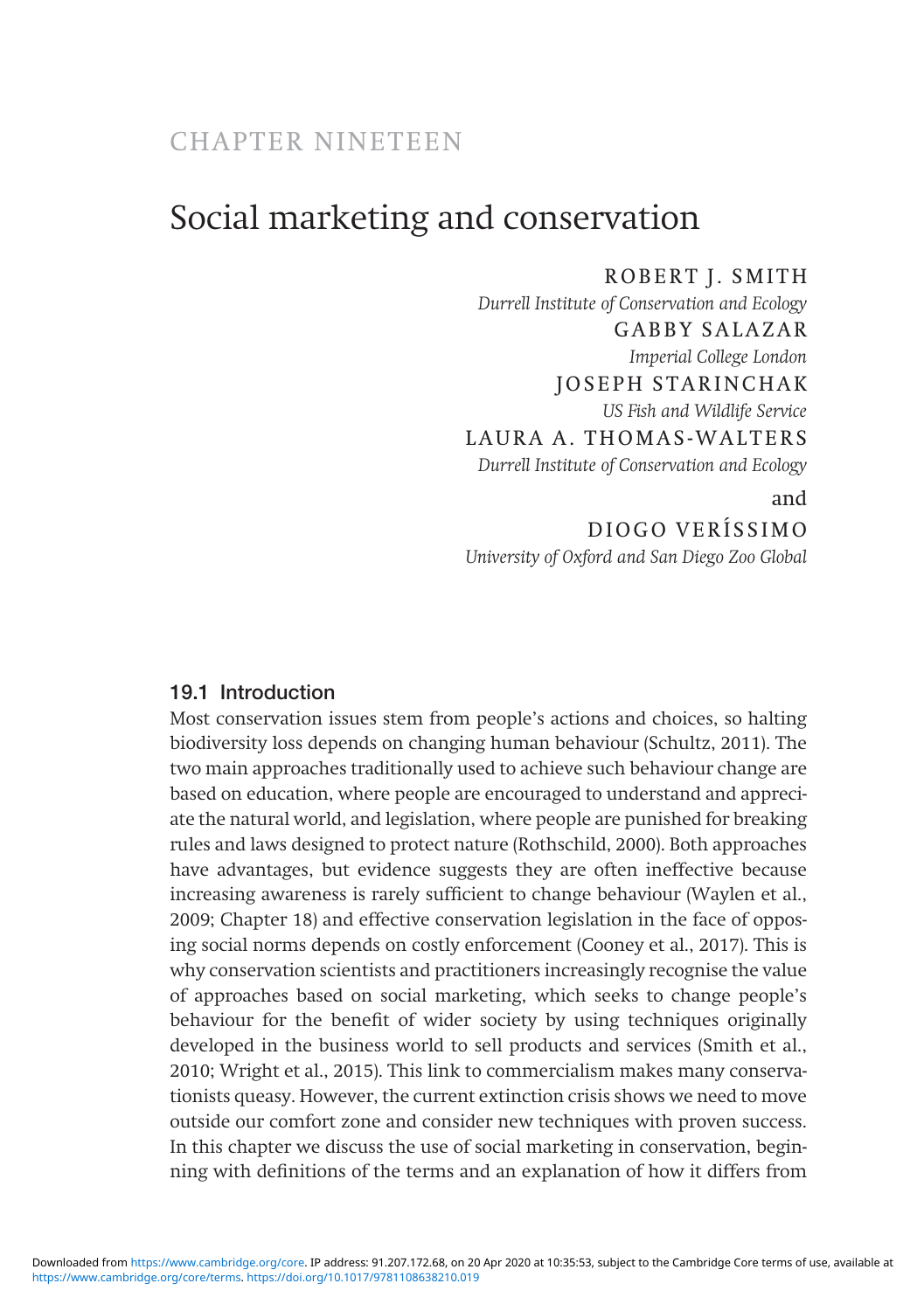conservation education. We then briefly review how social marketing has been used in community-based natural resource management, demand reduction and flagship species fundraising, and end by discussing lessons that relate more broadly to conservation.

## 19.2 Defining marketing and social marketing

Marketing is widely used in the private sector and is defined as 'the process of planning and executing the development, value, promotion and distribution of products, services, and ideas to create exchanges that are mutually beneficial' (Silk, 2006). It is an important component of most successful businesses, so it was probably inevitable that other sectors would apply marketing techniques to their work. In particular, this led to the development of social marketing, defined as 'the systematic application of marketing along with other concepts and techniques to achieve specific behavioural goals for a social good' (French et al., 2006). It should be noted that while social media is often used in social marketing, they are not the same thing. Instead, social media is just one type of communication channel, with other examples including radio, billboards and street theatre.

In the behaviour change field, social marketing is seen as one of four approaches (Rothschild, 2000; Santos et al., 2011). Two of the others, education and law, are widely recognised in conservation. The fourth is technical intervention, which is defined as those aspects of technology, infrastructure or equipment that are critical to enable behaviour change to take place. The appropriateness of these four approaches in a particular context can then be defined based on three components: a person's ability, opportunity and motivation to change their behaviour. These three components determine whether a person is prone, unable or resistant to behaviour change (Figure 19.1a), and hence which combinations of approaches should be used in response (Figure 19.1b). Law-based approaches should be used when people lack motivation, education-based approaches when they lack the ability and technical intervention-based approaches when they lack opportunity (Figure 19.1b). In contrast, marketing-based approaches are useful in a much wider range of circumstances, because they are designed to overcome a lack of all three components. Moreover, while social marketing and education campaigns are often confused, there are other fundamental differences between the two approaches. In particular, social marketing focuses on exchange, with both sides willing to engage in the transaction and happy with the outcome, whereas conservation education depends on people changing their behaviour for the greater good. In addition, while both approaches are designed with a target audience in mind, this is fundamental in social marketing, and involves identifying and defining the target audience based on factors that relate to their relevant values and interests (Wright et al., 2015).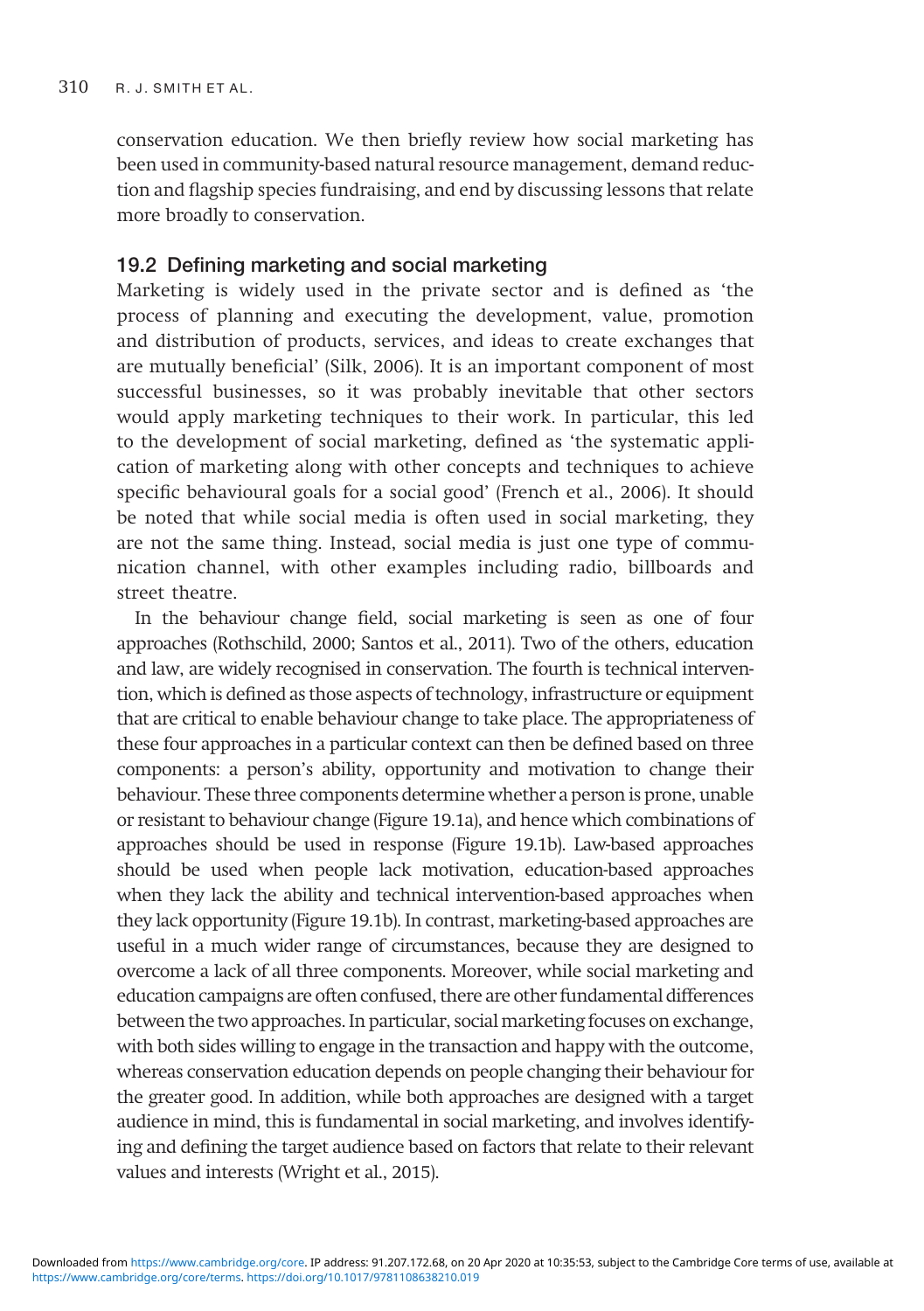

Figure 19.1 Diagram showing how a person's ability, opportunity and/or motivation determines (a) whether they are prone, unable or resistant to change and (b) the appropriateness of the four different behaviour change approaches of education, law, marketing and technical intervention (TI) under these different conditions (adapted from Rothschild, 2000; Santos et al., 2011). (A black and white version of this figure will appear in some formats. For the colour version, please refer to the plate section.)

Social marketing has been used for over 50 years in areas such as health, development, financial literacy and transportation (Lefebvre, 2013) and is now represented by a number of practitioners and professional bodies. These groups came together to develop a broader definition, stating: 'Social Marketing practice is guided by ethical principles. It seeks to develop and integrate marketing concepts with other approaches to influence behaviours that benefit individuals and communities for the greater social good. It seeks to integrate research, best practice, theory, audience and partnership insight, to inform the delivery of competition sensitive and segmented social change programmes that are effective, efficient, equitable and sustainable' (iSMA et al., 2013). A key component is the application of a systematic, step-by-step process that is described and illustrated in Box 19.1.

#### 19.3 Social marketing in conservation

The application of social marketing in conservation is relatively new compared to sectors like health and development, although its role in fundraising goes back decades (Nicholls, 2011). More recently, a number of conservation scientists and practitioners have recognised the approach's value, and social marketing is becoming a more common component of the conservation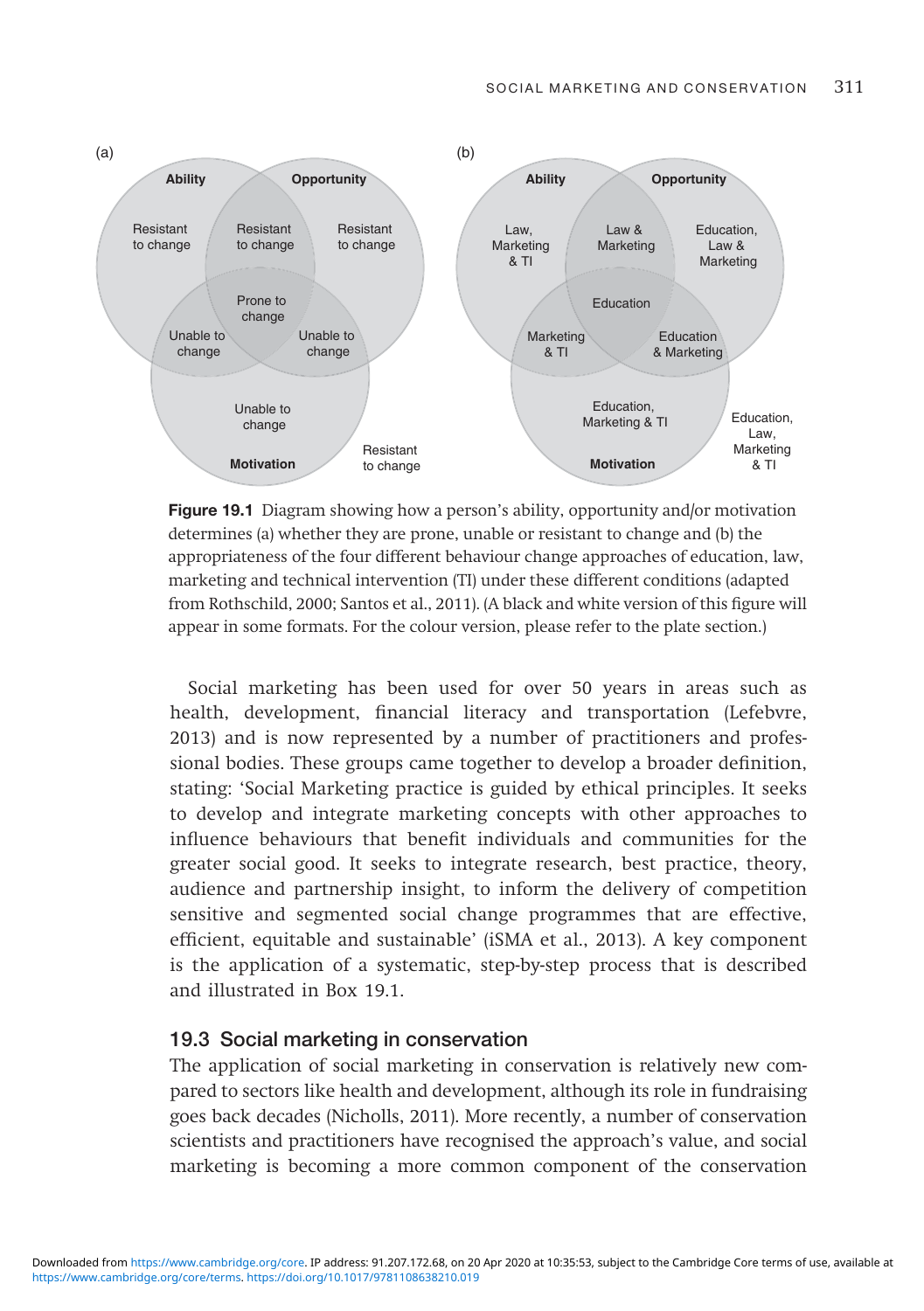## Box 19.1. Bonaire parrot campaign

In 1998, a social marketing campaign was launched on the Caribbean island of Bonaire to help save the yellow-shouldered Amazon parrot (Amazona barbadensis), known locally as the lora (Figure 19.2). This species was threatened by habitat loss and illegal capture because, despite laws to protect the lora, enforcement was sporadic and they were commonly kept as pets. A survey at the start of the campaign estimated that 300 loras remained in the wild on Bonaire and conservationists were concerned the species would become extinct without a change in local attitudes and behaviours. To address this, they took a new approach.



**Figure 19.2** The lora or yellow-shouldered Amazon parrot (Amazona barbadensis) that was the focus of a social marketing campaign on the Caribbean island of Bonaire. (A black and white version of this figure will appear in some formats. For the colour version, please refer to the plate section.)

The conservation organisation Rare had already run social marketing campaigns on other Caribbean islands, which were based on creating national pride in a target species to shift attitudes and behaviours towards that species (Scholtens & Butler, 1999). Conservationists on Bonaire approached Rare and together formed a committee of local organisations to plan a year-long social marketing campaign to 'Save the Lora'. Following social marketing theory, the campaign included the following six core concepts (ESMA, 2017):

- 1. Setting of explicit social goals. The first step is identifying the behaviour the campaign is trying to influence and setting clear, quantifiable goals related to that behaviour. On Bonaire, the goal was to reduce the number of people purchasing loras as pets and so, ultimately, reduce the number of these parrots removed from the wild.
- 2. Citizen orientation and focus. In social marketing programmes, citizens should be engaged in the process of identifying issues and developing solutions. On Bonaire, a consortium of environmental organisations, government departments, media companies and volunteers was created to plan and implement the campaign. Before the campaign, the committee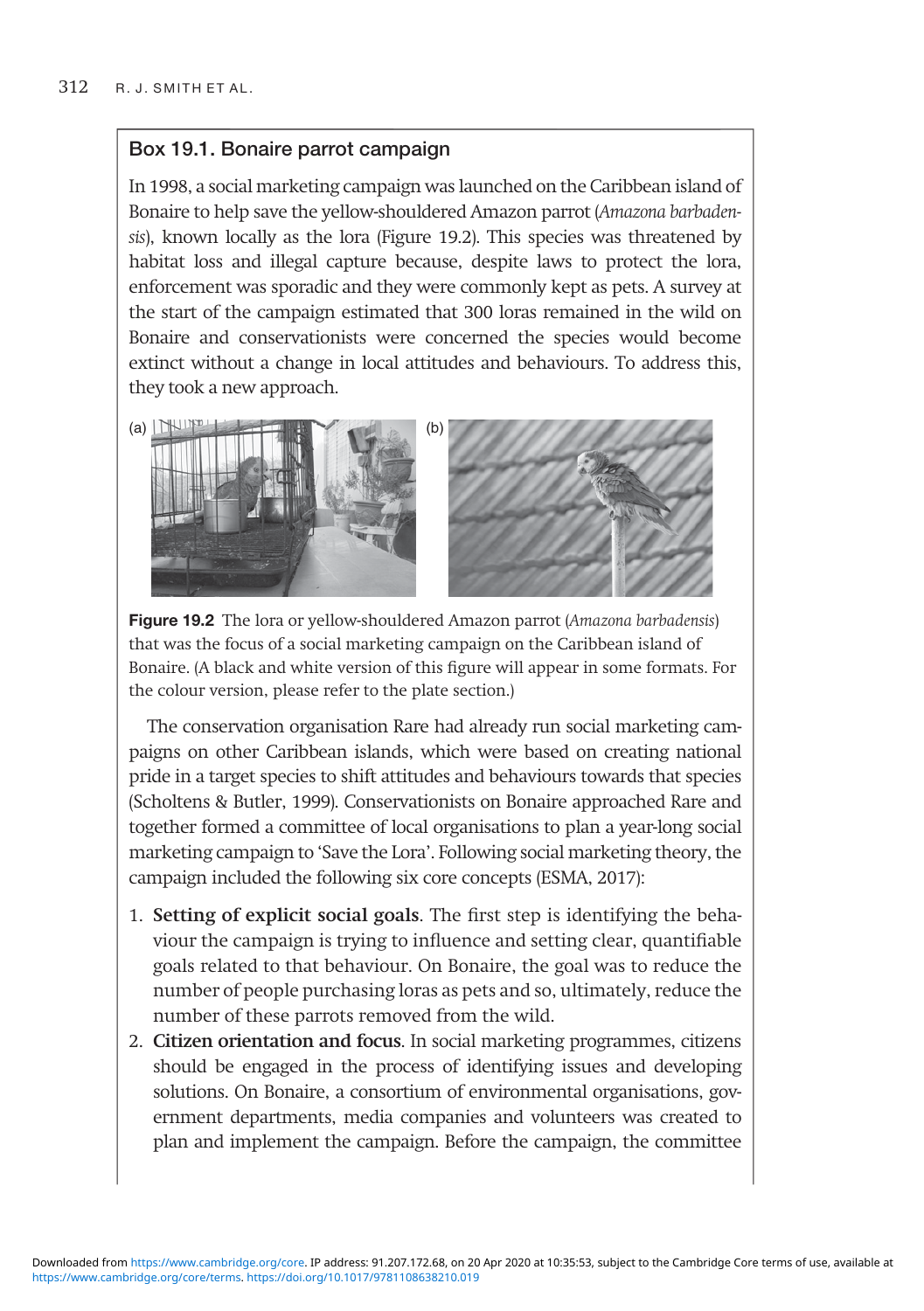## Box 19.1. (cont.)

conducted a formative evaluation to understand citizens' knowledge of and attitudes towards the lora. To do this, they distributed a questionnaire to approximately 4% of the island's population. The data they collected helped inform the campaign message and provided baseline information for measuring the campaign's impact.

- 3. Highlighting target audience benefits via a mix of marketing interventions. Social marketing campaigns ask people to exchange a detrimental behaviour or value for a more desirable one. On Bonaire, the campaign asked people to exchange the opportunity cost of having a pet lora for a new symbol of collective national identity. The campaign sought to reframe the lora, which was traditionally seen as a pet, as a symbol of national pride. This 'product' was sold using a mix of marketing interventions, including radio broadcasts, songs and pamphlets. Volunteers also dressed in a giant lora costume to emphasise the species' role as a national mascot.
- 4. Theory, insight, data and evidence informed audience segmentation. Social marketing is based on the idea that a one-size-fits-all approach rarely works. Instead, it is important to spend time and resources identifying, understanding and selecting which parts of the population (known as 'segments') should be the focus of subsequent campaigns. Following the Rare Pride Campaign model, the group on Bonaire developed campaign materials to target different audiences. They used formative research to help identify the most popular news sources on the island and produce radio shows, music videos and articles to reach different segments of the population. For example, they created a song about the lora to reach school children and a religious sermon to reach church congregations.
- 5. Competition/barrier and asset analysis. Social marketing programmes also seek to identify and remove barriers that could keep their target audiences from adopting or sustaining positive behaviours. On Bonaire, keeping loras as pets had become a social norm, so the Rare campaign focused on reframing this species as a wild animal that should stay in the wild. The campaign also worked with local newspapers and radio stations to inform citizens of the illegality and consequences of keeping this parrot in captivity.
- 6. Critical thinking, reflexivity and being ethical. To be effective and ethical, social marketing campaigns require flexibility and an understanding of the local context.When the campaign started on Bonaire, hundreds of loras were estimated to be in captivity, making it impossible to confiscate all illegal pets. Instead of confiscating the birds, which would have resulted in animal welfare issues, the campaign focused on creating a context in which no new pet loras would be acquired.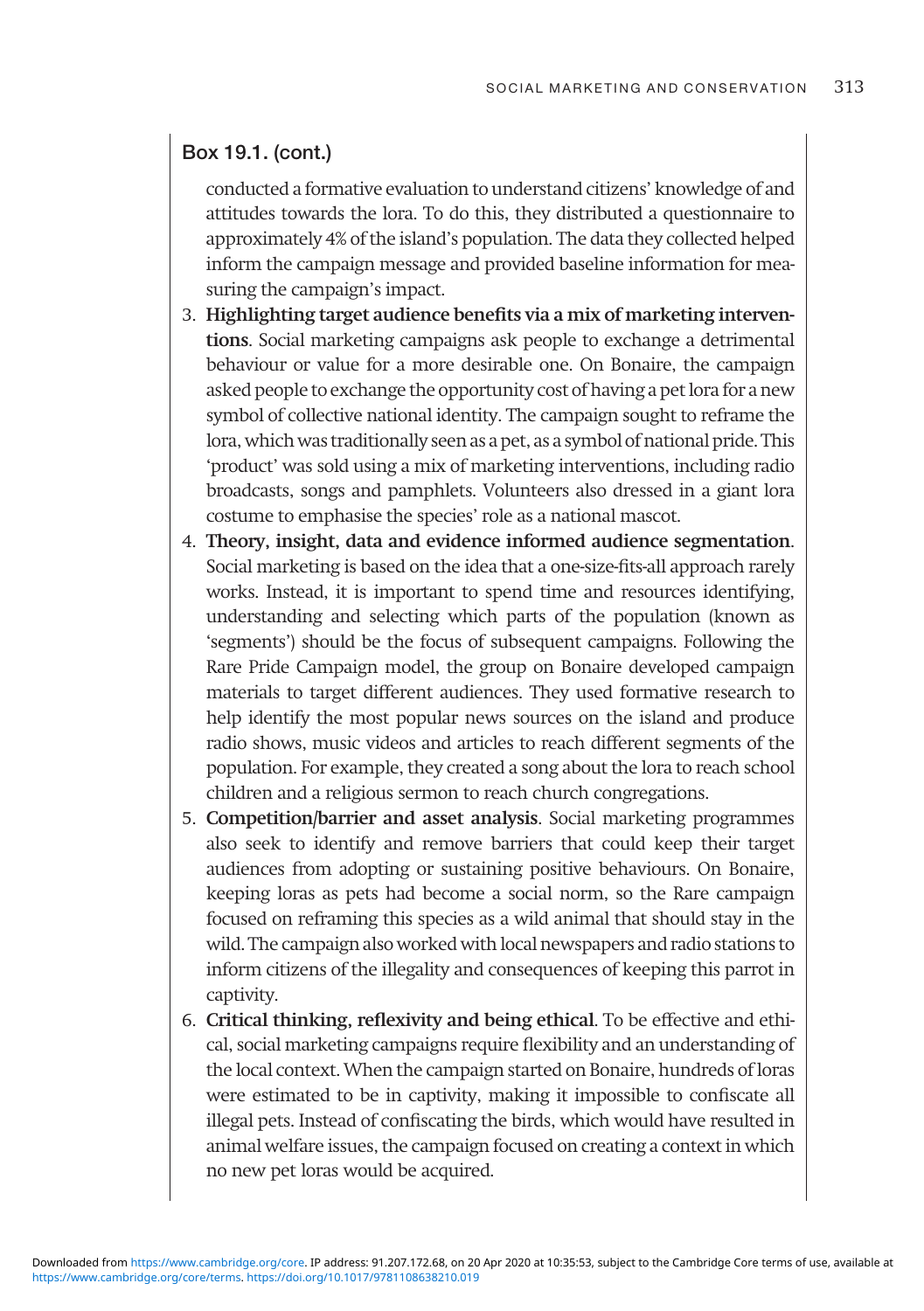## Box 19.1. (cont.)

Following this campaign, there has been a long-term increase in the lora population on Bonaire. Recent research suggests the campaign played a role in this conservation success by helping shift social norms around keeping loras as pets and increasing support for the enforcement of existing laws and regulations (Salazar, 2017).

toolbox (Wright et al., 2015). To illustrate this, we briefly outline how social marketing has been used in three different aspects of conservation practice.

## 19.3.1 Community-based natural resource management

Increasing the sustainability of natural resource management by local communities is perhaps the most widespread use of social marketing in conservation (DeWan et al., 2013; Green et al., 2013). For example, the US Fish and Wildlife Service created the 'Stop Aquatic Hitchhikers' campaign to empower recreational waterway users to help prevent the spread of aquatic invasive species (Larson et al., 2011; Figure 19.3). These species are a major threat to global biodiversity and have important economic impacts (Gallardo et al., 2016), but often remain forgotten because they are underwater and thus out of mind. The campaign used social marketing to make the issue more salient among groups such as boaters, anglers, rafters, kayakers, sailors and waterfowl hunters who inadvertently transport aquatic invasive species across waterways on their equipment. As most of these activities require licensing or registration, the Fish and Wildlife Service represented not only an important source of information about the profile of its target audience, but also active partners to promote the appropriate cleaning of recreational equipment. Using branding, the campaign leveraged the links between natural resources and the identity of communities who live on or near the water. They instilled a sense of stewardship in recreational users, so that the target audience was willing to exchange old behaviours for new ones to keep the rivers clean for the benefit of themselves and others (Ries & Trout, 1982). The support of local businesses and other government agencies was vital, as they not only acted as key influencers but also created additional visibility and salience for the message around the need for more thorough cleaning of equipment.

## 19.3.2 Demand reduction

One of the earliest uses of social marketing in conservation was to reduce demand for wildlife and wildlife products, based on campaigns to discourage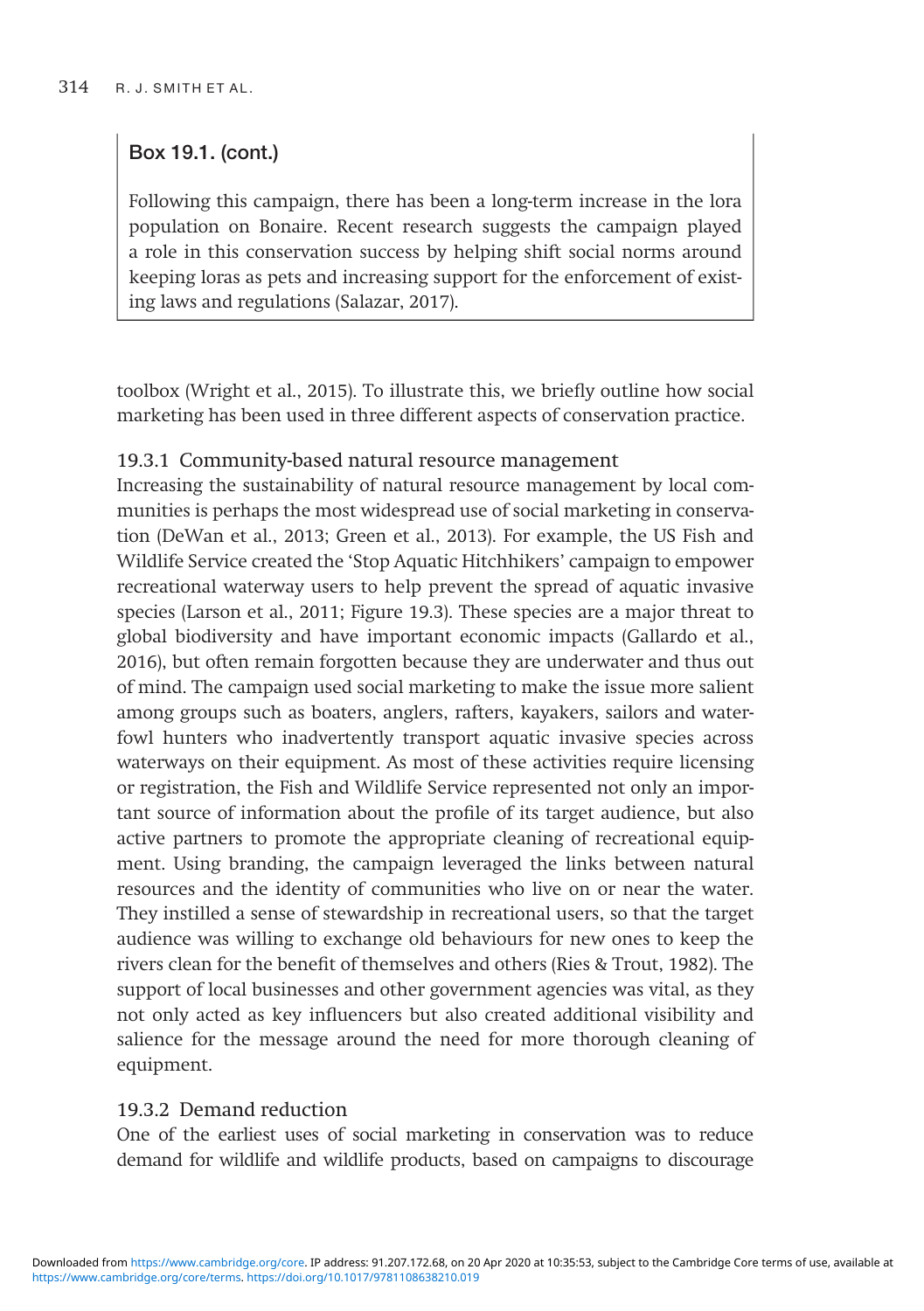

Figure 19.3 Promotional material encouraging boat owners in the Greater Yellowstone Area to adopt practices that will reduce the spread of invasive species. (A black and white version of this figure will appear in some formats. For the colour version, please refer to the plate section.)

people from buying selected species as pets (as detailed in Box 19.1). More recently, increases in the illegal wildlife trade has created wider recognition of the value of social marketing for demand reduction, as a way to tackle the resultant threats to biodiversity, public health, local livelihoods and effective governance (Veríssimo et al., 2012). One example is the Chi Initiative, which was launched in 2014 and seeks to reduce rhino horn consumption in Vietnam by targeting wealthy businessmen (Offord-Woolley, 2017). The campaign messaging built on the Vietnamese concept of Chi, or 'strength of will', and emphasised that masculinity and good fortune come from an individual's character, not from products purchased on the market. Thus, they sought to create conditions in which taking rhino horn is seen as a sign of weakness, so that business men are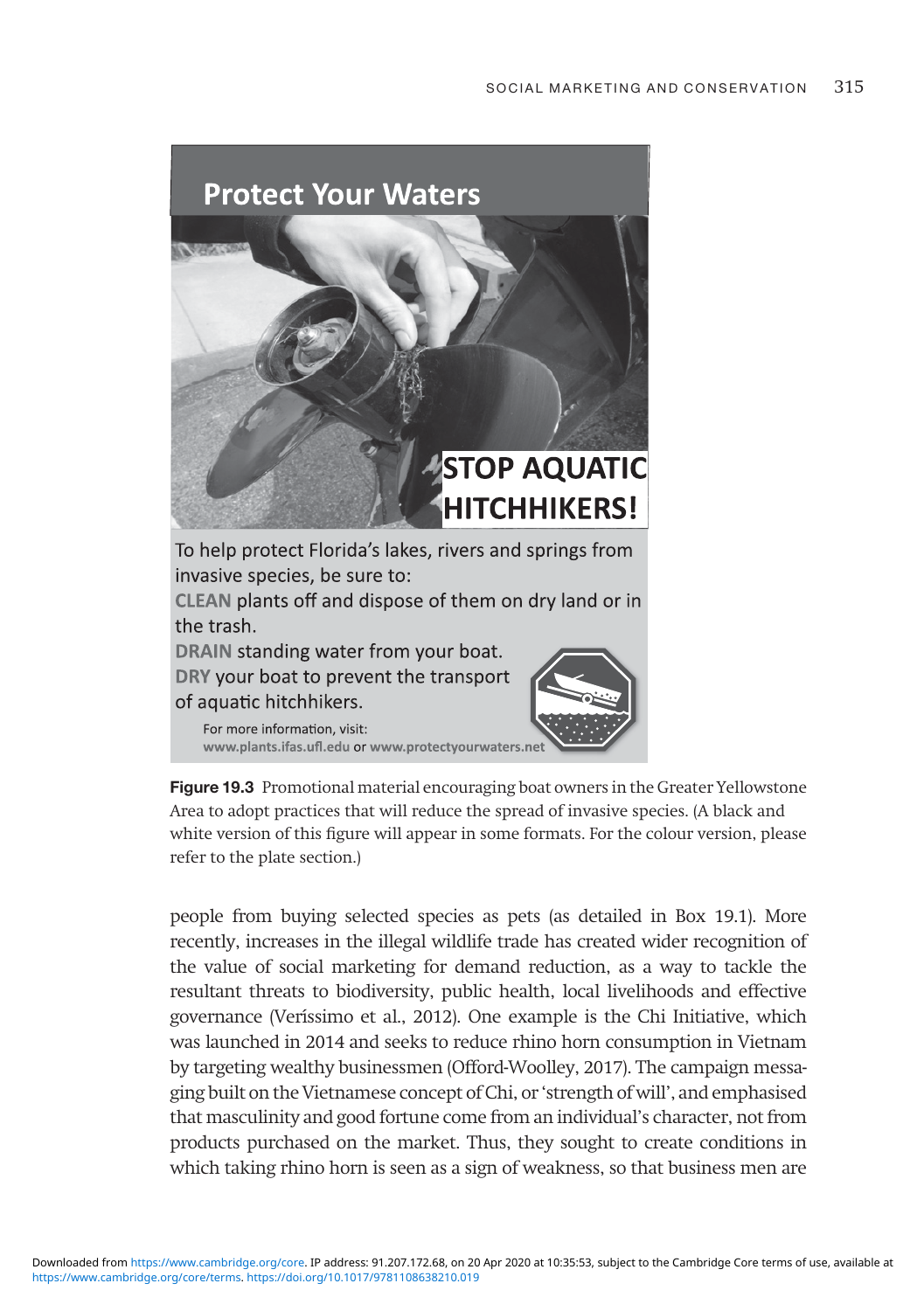willing to exchange this behaviour for one that does not support the illegal wildlife trade. This campaign pioneered the use of social marketing techniques to tackle the illegal wildlife trade, but also illustrates some of the difficulties. In particular, it shows how hard it can be to measure campaign impacts in the context of dynamic rhino horn demand (TRAFFIC, 2017) and multiple ongoing demand reduction efforts in Vietnam. This should become easier in the future, though, as the number of demand-reduction interventions has grown in the last decade (Veríssimo & Wan, 2018), increasing the amount of research and monitoring of market trends and interventions.

## 19.3.3 Conservation flagships

There is a long history of organisations using particular species for fundraising and awareness-raising. Traditionally, flagship status was seen as an intrinsic characteristic, failing to recognise that flagship species are actually marketing tools. This has changed, with a new definition of a flagship as 'a species used as the focus of a broader conservation marketing campaign based on its possession of one or more traits that appeal to the target audience' (Verissimo et al., 2011). Viewing flagship species through this lens implies that these campaigns should adopt core social marketing concepts, including setting explicit social goals at the beginning of the process (ESMA, 2017). This is important because people generally prefer species that are large, brightly coloured and/or have human-like traits (Gunnthorsdottir, 2001; Barua et al., 2012; Borgi & Cirulli, 2015). Thus, setting goals helps guide actions towards the species most needing conservation (Veríssimo et al., 2017), rather than those that are most popular with the target audience (Smith et al., 2012). Emphasising that it is the species' traits that are important, rather than the species itself, also suggests the flagship approach can be applied to broader aspects of biodiversity. For example, Conservation International's biodiversity hotspots (Mittermeier et al., 2004) have been described as a new type of flagship, designed to appeal to a target audience of international donors by emphasising traits based on endemic biodiversity, return on investment and scientific credibility (Smith et al., 2010). The main aim of this campaign was to raise funds rather than change people's behaviours, meaning it cannot be defined as social marketing. However, the creation of this new type of flagship did have wider social marketing impacts, by building local pride in countries containing these hotspots, leading to new conservation policies and wider civil society engagement (Visseren-Hamakers et al., 2012).

## 19.4 Broader lessons from social marketing

Social marketing is a structured and systematic approach for achieving positive conservation outcomes and so many of its fundamental principles are shared with other aspects of conservation decision science and implementation.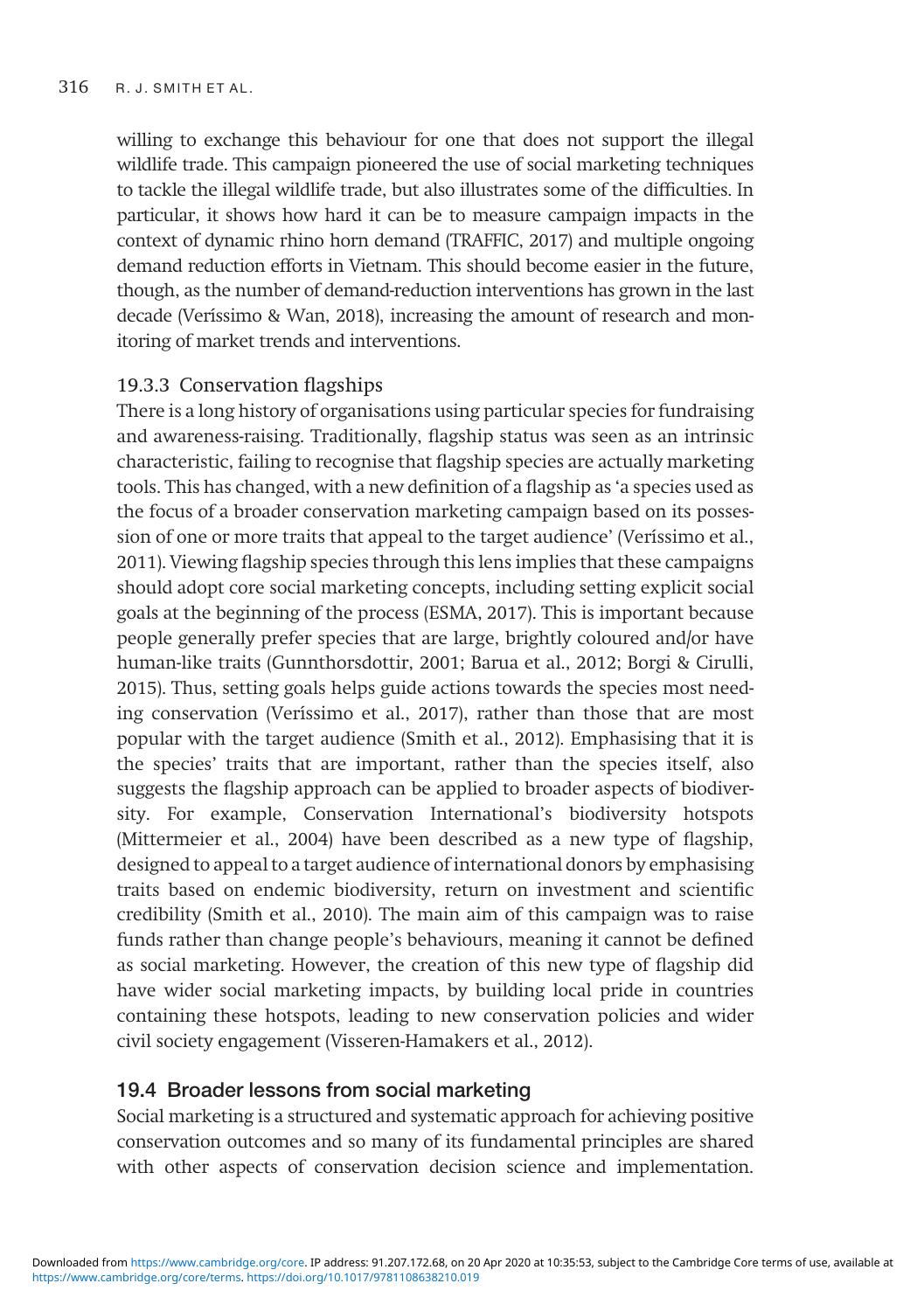However, it provides a number of specific insights that have broader relevance for conservation, which we highlight below.

#### 1. Acknowledging ethical issues

Some critics are uneasy about the ethical issues underpinning social marketing, partly because of its links with capitalism and consumerism (Smith et al., 2010). One accusation is that campaigns are a form of 'brainwashing', so it should be stressed that social marketing is always based on choice and mutually beneficial exchange. A more fundamental issue comes from campaign development, as while the social marketing definition states the approach 'is guided by ethical principles' (iSMA et al., 2013), it does not specify whose ethics should do the guiding. This is a key concern, because marketing need is often identified by external actors with world views and priorities that differ from those of the target audience (Adams & Mulligan, 2003). Obviously, this issue applies to all behaviour change initiatives and, by focusing on choice and beneficial exchange, social marketing might be better at producing locally supported solutions than approaches based on education and legislation. However, social marketers should always be mindful of the power imbalances involved and be open to outside scrutiny and criticism.

#### 2. The importance of evaluation

It is almost universally agreed that monitoring and evaluation should be core parts of any conservation activity (Sutherland et al., 2004), although their relative rarity shows that conservationists often fail to dedicate the necessary time and resources (Lindenmayer & Likens, 2010). This is less of a problem in business, where learning how to increase effectiveness pays for itself, and helps explain why evaluation is a fundamental component of marketing. This focus on effectiveness is probably why social marketing campaigns were some of the first behaviour-change projects to systematically evaluate their work (Jenks et al., 2010), as an important way to understand their target audience and adapt their campaigns to increase impact. Just as importantly, social marketers recognise that behaviour change projects can have a range of unintended consequences, including negative impacts. For example, a campaign based in Dominica, similar to that used in the lora project, raised the profile of the flagship species but created a negative association with another parrot species (Douglas & Winkel, 2014). Examples such as this illustrate why social marketers are obliged to learn from their actions and improve.

#### 3. Changing behaviour is not easy

While social marketing offers many valuable opportunities for achieving conservation goals, behaviour change can often be slow and expensive. This is illustrated by campaigns from other sectors, such as public health, which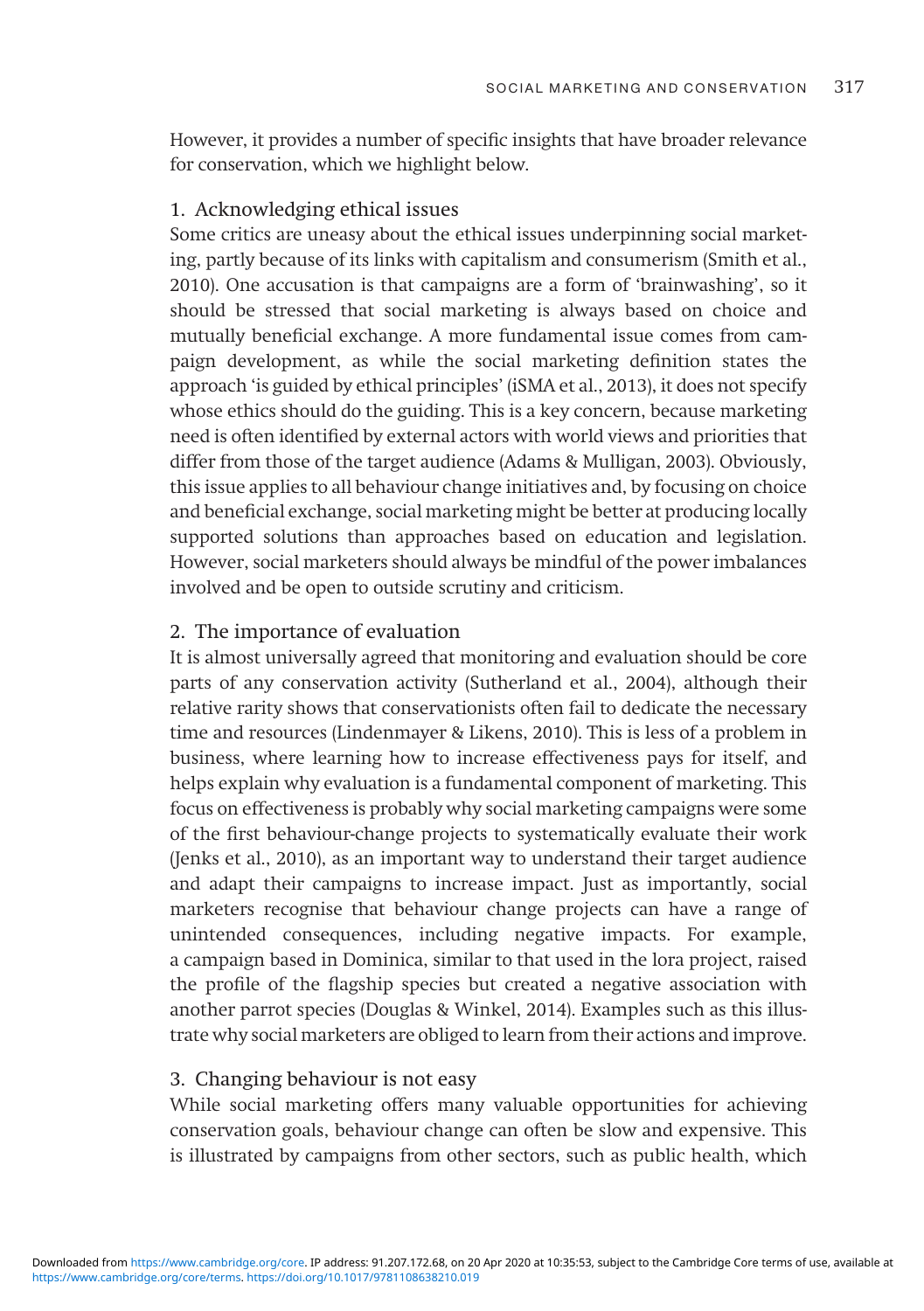have been working on behaviour changes for decades with varying success. Many of these campaigns failed to make any impact, or even had the opposite of the intended effect. For example, one of the US government's flagship programmes to reduce teen substance abuse actually led to an increase in adolescent drug use in certain contexts (Rosenbaum & Hanson, 1998). Such findings have contributed to the results of a recent systematic review on the effectiveness of global health programmes, which found the majority had no positive behavioural results, although success increased with the quality of the campaign (Firestone et al., 2017). Thus, caution is needed when describing the potential gains from social marketing in conservation, especially because funding for such work is likely to be relatively small compared to the health sector. However, evidence from interventions like 'Save the Lora' suggests behaviour change is possible, especially when campaigns influence societal norms and allow governments to improve regulation and enforcement (Salazar et al., 2019).

## 4. The myth of 'the general public'

A fundamental insight from marketing is that the 'general public' is an empty concept when communicating with people. This is why audience segmentation is a core concept in social marketing (Box 19.1), based on categorising people into relatively homogeneous subgroups, so that the resultant campaigns can be tailored for maximum impact. Demographic factors like age and income can play a role in defining these groups, although psychographic factors like attitudes, interests and beliefs are often more important (Wright et al., 2015). More broadly, conservationists should recognise the audiencespecific nature of their messages, rather than broadcasting them to as many people as possible. For example, while messages based on 'ecosystem services' have been successful at highlighting the financial value of nature to government bureaucrats, they have created possibly avoidable tension when aimed at people who value nature for other reasons (Jones, 2018).

#### 5. Value is more than a financial metric

The huge profits of some companies can be viewed as illustrations of all that is wrong with marketing, where advertising campaigns lead people into buying over-priced goods and services. However, it also reveals a fundamental marketing premise: a product's value is neither fixed nor dependent on its manufacturing costs (Sutherland, 2019). This insight also underpins social marketing in conservation, where people change their behaviour because campaigns foster stronger, more positive links with specific species, ecosystems and actions. Thus, for example, the 'Stop Aquatic Hitchhikers' campaign empowered people to reduce their negative impacts on the places they love and the 'Save the Lora' campaign built local pride in an endemic species. In each case this increase in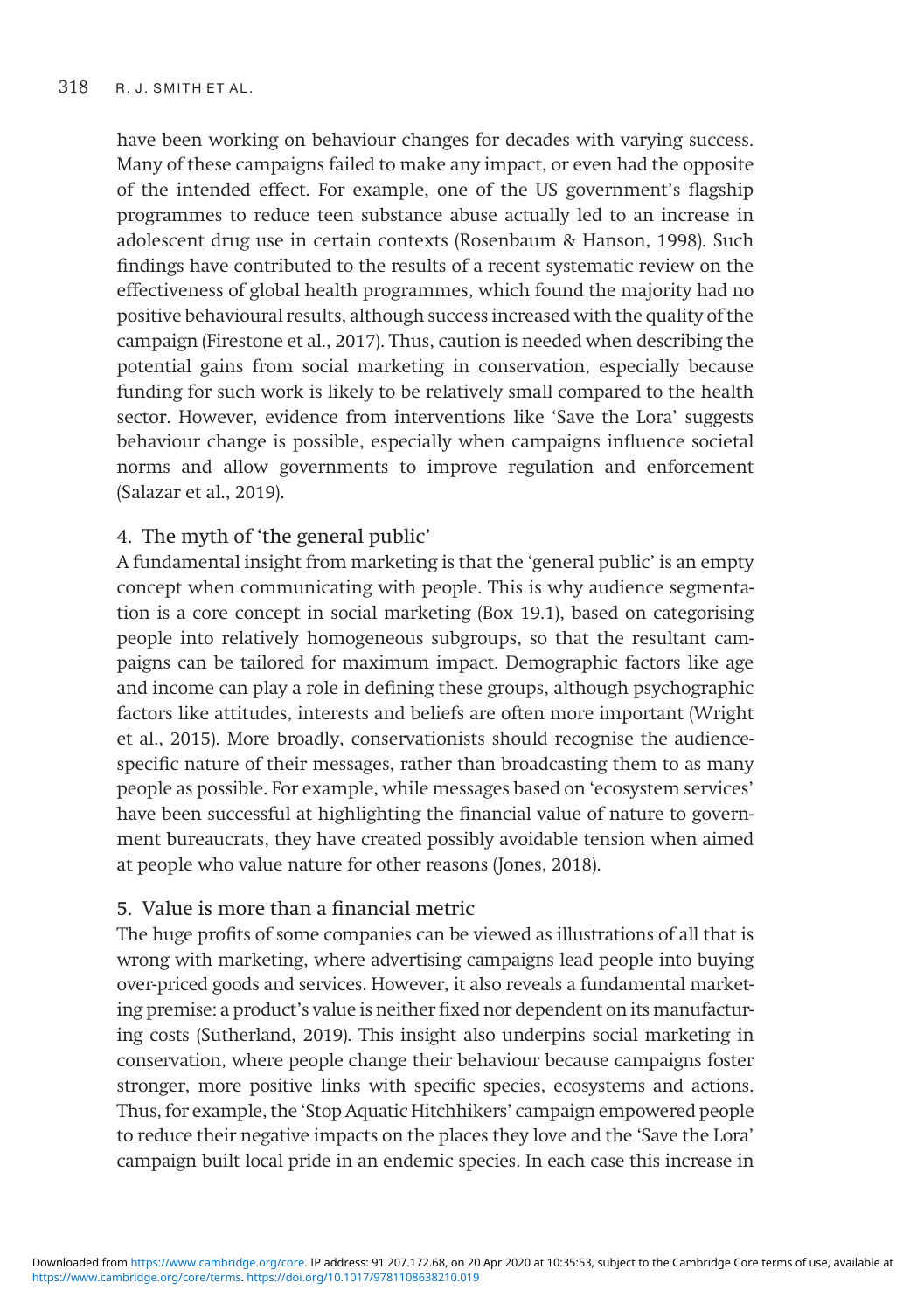value was not measured financially, although the target audience may now be more willing to fund and support activities to conserve these species and habitats.

In conclusion, in this chapter we have discussed how social marketing has been used in conservation and highlighted its strengths and weaknesses. However, benefiting from these strengths involves accepting uncomfortable truths: many conservationists are uneasy about learning from the corporate world or accepting that their reasons for loving nature are not universally shared. However, we can only stem biodiversity loss by engaging with the widest possible range of people, and social marketing is one of the better ways of understanding these multiple audiences and working with them to increase how they value nature.

#### **References**

- Adams, W. M. & Mulligan, M. 2003. Decolonizing Nature: Strategies for Conservation in a Postcolonial Era. Abingdon: Earthscan.
- Barua, M., Gurdak, D. J., Ahmed, R. A., et al. 2012. Selecting flagships for invertebrate conservation. Biodiversity and Conservation, 21, 1457–1476.
- Borgi, M. & Cirulli, F. 2015. Attitudes toward animals among kindergarten children: species preferences. Anthrozoös, 28, 45–59.
- Cooney, R., Roe, D., Dublin, H., et al. 2017. From poachers to protectors: engaging local communities in solutions to illegal wildlife trade. Conservation Letters, 10, 367–374.
- DeWan, A., Green, K., Xiaohong, L., et al. 2013. Using social marketing tools to increase fuel-efficient stove adoption for conservation of the golden snub-nosed monkey, Gansu Province, China. Conservation Evidence, 10, 32–36.
- Douglas, L. R. & Winkel, G. 2014. The flipside of the flagship. Biodiversity and Conservation, 23, 979–997.
- ESMA. 2017. Global Consensus on Social Marketing Principles, Concepts and Techniques. Monksferry: European Social Marketing Association.
- Firestone, R., Rowe, C. J., Modi, S. N., et al. 2017. The effectiveness of social marketing in global health: a systematic review. Health Policy and Planning, 32, 110–124.
- French, J., Dip, H. E. & Blair-Stevens, C. 2006. From snake oil salesmen to trusted policy advisors: the development of a strategic approach to the application of social marketing in England. Social Marketing Quarterly, 12, 29–40.
- Gallardo, B., Clavero, M., Sánchez, M. I., et al. 2016. Global ecological impacts of invasive species in aquatic ecosystems. Global Change Biology, 22, 151–163.
- Green, K. M., DeWan, A., Balcázar Arias, A., et al. 2013. Driving adoption of payments for ecosystem services through social marketing, Veracruz, Mexico. Conservation Evidence, 10, 48–52.
- Gunnthorsdottir, A. 2001. Physical attractiveness of an animal species as a decision factor for its preservation. Anthrozoös, 14, 204-215.
- iSMA, ESMA, AASM. 2013. Consensus Definition of Social Marketing. International Social Marketing Association, European Social Marketing Association and Australian Association of Social Marketing.
- Jenks, B., Vaughan, P. W. & Butler, P. J. 2010. The evolution of Rare Pride: using evaluation to drive adaptive management in a biodiversity conservation organization. Evaluation and Program Planning, 33, 186–190.
- Jones, J. P. G. 2018. How can we communicate all that nature does for us? Available from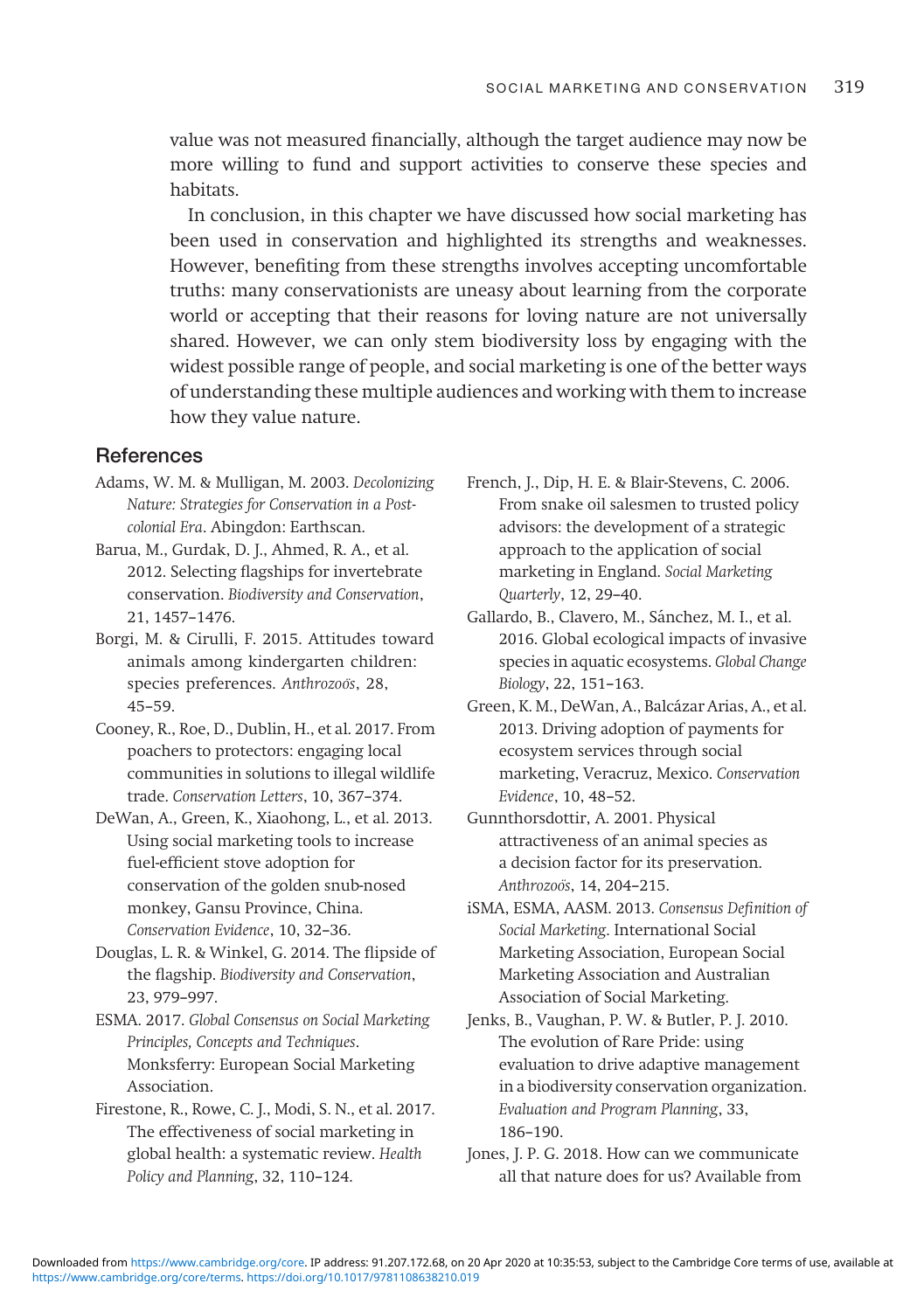[http://theconversation.com/how-can-we](http://theconversation.com/how-can-we-communicate-all-that-nature-does-for-us-94761)[communicate-all-that-nature-does-for-us](http://theconversation.com/how-can-we-communicate-all-that-nature-does-for-us-94761) [-94761](http://theconversation.com/how-can-we-communicate-all-that-nature-does-for-us-94761) (accessed 17 June 2018).

Larson, D. L., Phillips-Mao, L., Quiram, G., et al. 2011. A framework for sustainable invasive species management: environmental, social, and economic objectives. Journal of Environmental Management, 92, 14–22.

Lefebvre, R. C. 2013. Social Marketing and Social Change: Strategies and Tools For Improving Health, Well-Being, and the Environment. San Francisco, CA: Jossey-Bass.

Lindenmayer, D. B. & Likens, G. E. 2010. The science and application of ecological monitoring. Biological Conservation, 143, 1317–1328.

Mittermeier, R. A., Robles-Gil, P., Hoffmann, M., et al. 2004. Hotspots Revisited: Earth's Biologically Richest and Most Endangered Ecoregions. Mexico City: Cemex.

Nicholls. H. 2011. The art of conservation. Available from [www.nature.com/articles/](http://www.nature.com/articles/472287a) [472287a](http://www.nature.com/articles/472287a) (accessed 16 June 2018).

Offord-Woolley, S. 2017. The Chi Initiative: a behaviour change initiative to reduce the demand for rhino horn in Viet Nam. Pachyderm, 58, 144–147.

Ries, A. & Trout, J. 1982. Positioning: The Battle For Your Mind. New York, NY: McGraw-Hill.

Rosenbaum, D. P. & Hanson, G. S. 1998. Assessing the effects of school-based drug education: a six-year multilevel analysis of project D.A.R.E. Journal of Research in Crime and Delinquency, 35, 381–412.

Rothschild, M. L. 2000. Carrots, sticks, and promises: a conceptual framework for the management of public health and social issue behaviors. Social Marketing Quarterly, 6, 86–114.

Salazar, G. R. 2017. A qualitative impact evaluation of a conservation social marketing campaign. MSc thesis, Imperial College, London.

Salazar, G., Mills, M. & Veríssimo, D. 2019. Qualitative impact evaluation of a social marketing campaign for conservation.

Conservation Biology, 33, 634–644. [https://doi](https://doi.org/10.1111/cobi.13218) [.org/10.1111/cobi.13218](https://doi.org/10.1111/cobi.13218)

Santos, C., Simões, A. M., Atalaia, J., et al. 2011. Melhorar a Vida – Um Guia de Marketing Social. Alverca: Fundação CEBI.

Scholtens, E. & Butler, P. 1999. Learning About the Lora: A Campaign to Promote Pride in Bonaire's Yellow Shouldered Parrot. Arlington, VA: Rare.

Schultz, P. W. 2011. Conservation means behavior. Conservation Biology, 25, 1080–1083.

Silk, A. 2006. What Is Marketing? Harvard, MA: Harvard Business Press.

Smith, R. J., Veríssimo, D., Isaac, N. J. B., et al. 2012. Identifying Cinderella species: uncovering mammals with conservation flagship appeal. Conservation Letters, 5, 205–212.

Smith, R. J., Veríssimo, D. & MacMillan, D. C. 2010. Marketing and conservation: how to lose friends and influence people. In Leader-Williams, N., Adams,W. M. & Smith, R. J., editors, Trade-offs in Conservation: Deciding What to Save (pp. 215–232). Oxford: Wiley-Blackwell.

Sutherland, R. 2019. Alchemy: The Surprising Power of Ideas That Don't Make Sense. London: WH Allen.

Sutherland, W. J., Pullin, A. S., Dolman, P. M., et al. 2004. The need for evidence-based conservation. Trends in Ecology & Evolution, 19, 305–308.

TRAFFIC. 2017. Chi Briefing Paper. World Rhino Day 2017. Available from [www](http://www.trafficj.org/publication/17_Briefing_CHI-World_Rhino_Day.pdf) [.trafficj.org/publication/17\\_Briefing\\_CHI-](http://www.trafficj.org/publication/17_Briefing_CHI-World_Rhino_Day.pdf)[World\\_Rhino\\_Day.pdf.](http://www.trafficj.org/publication/17_Briefing_CHI-World_Rhino_Day.pdf)

Veríssimo, D., Challender, D. & Nijman, V. 2012. Wildlife trade in Asia: start with the consumer. Asian Journal of Conservation Biology, 1, 49–50.

Veríssimo, D., MacMillan, D. C. & Smith, R. J. 2011. Towards a systematic approach for identifying conservation flagships. Conservation Letters, 4, 1–8.

Veríssimo, D., Vaughan, G., Ridout, M., et al. 2017. Increased conservation marketing effort has major fundraising benefits for even the least popular species. Biological Conservation, 211, 95–101.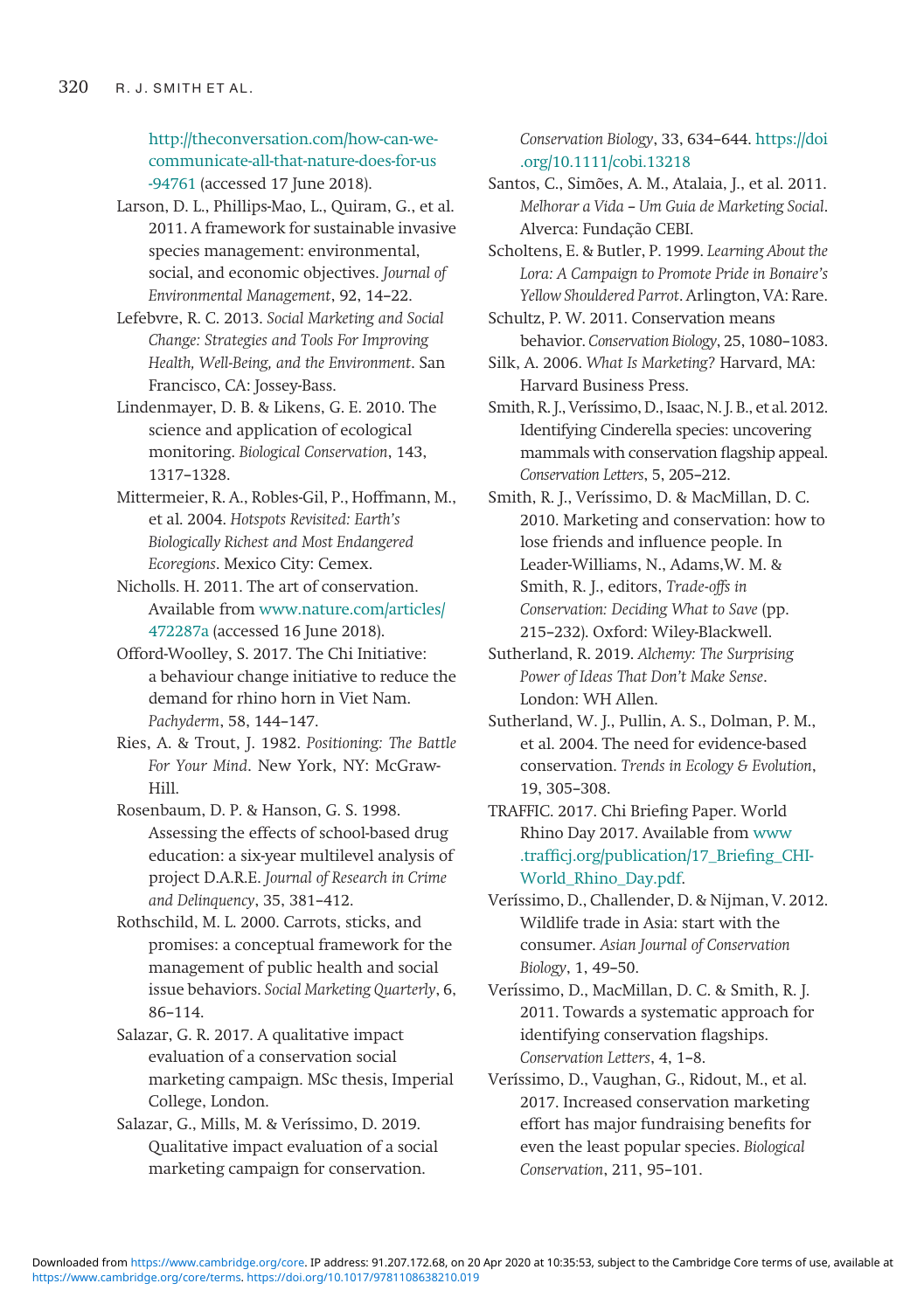Veríssimo, D. & Wan, A. K. Y. 2018. Characterising the efforts to reduce consumer demand for wildlife products. Open Science Framework. Available from <https://osf.io/tu4jy/> (accessed 27 May 2018).

Visseren-Hamakers, I. J., Leroy, P. & Glasbergen, P. 2012. Conservation partnerships and biodiversity governance: fulfilling governance functions through interaction. Sustainable Development, 20, 264–275.

Waylen, K. A., McGowan, P. J. K., Group, P. S., et al. 2009. Ecotourism positively affects awareness and attitudes but not conservation behaviours: a case study at Grande Riviere, Trinidad. Oryx, 43, 343–351.

Wright, A. J., Veríssimo, D., Pilfold, K., et al. 2015. Competitive outreach in the 21st century: why we need conservation marketing. Ocean & Coastal Management, 115, 41–48.